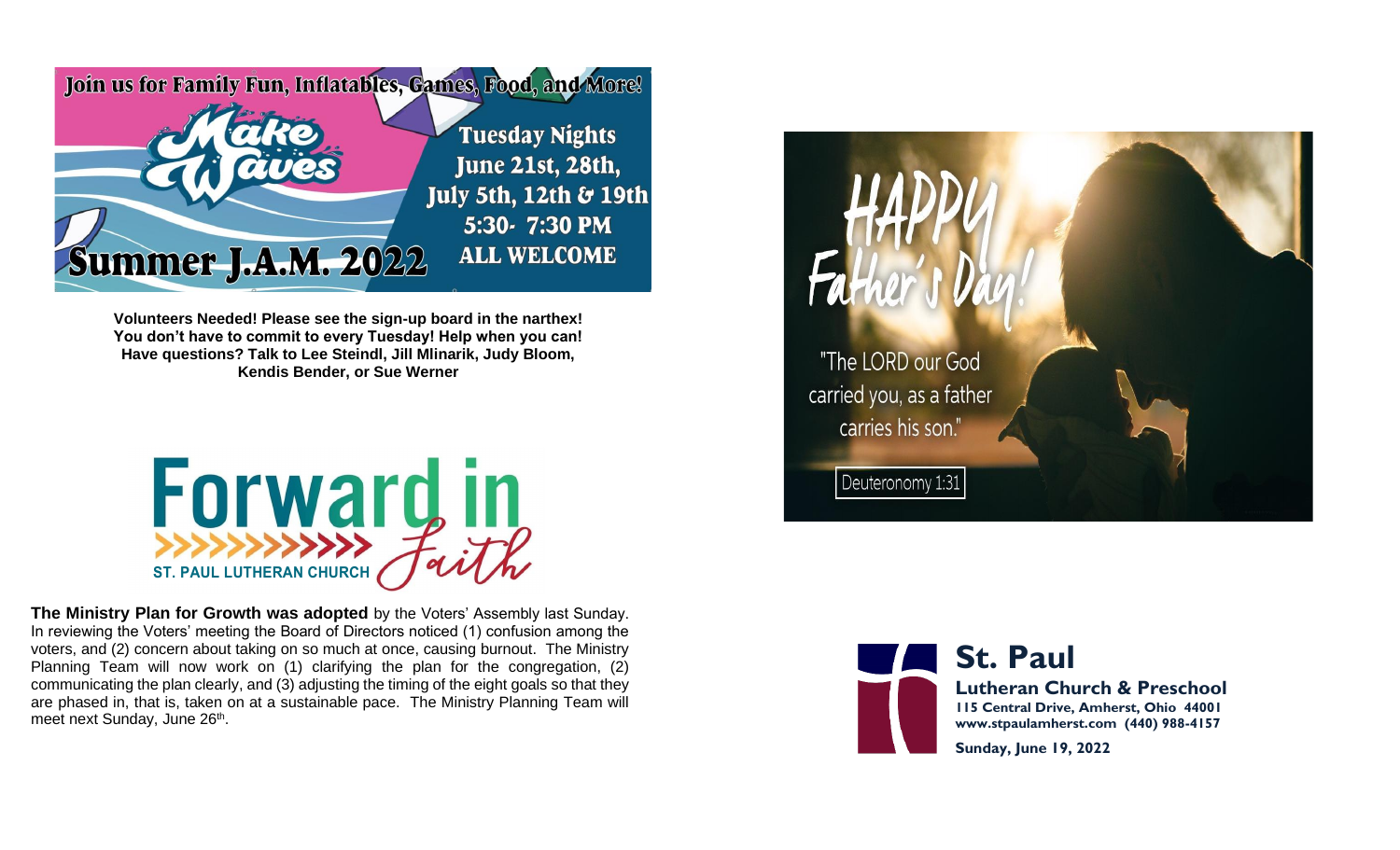**IN TODAY'S WORSHIP:** As our nation honors dads on this Fathers' Day, we recognize that the family with father, mother, and children is God's idea and His ideal gift to our homes. Because of our sin, this gift often is not a reality in our lives. Still, we celebrate God's forgiveness through Jesus, and share His grace with one another in our homes.

**PRAYER BEFORE WORSHIP O**N **FATHERS' DAY:** Gracious Lord, our heavenly Father, You have richly blessed us Through godly fathers. Through them You have protected us and provided for us. Help us to show our love and gratitude to them, honoring them according to Your command. Fill our family with faith, always mindful of Your presence. Bless our fathers as they lead us in the path of righteousness to the glory of Your name. We ask this for the sake of Jesus Christ, the Friend and Savior of us all. Amen.

**Please fill out a Communication Card in the pew, and pass it towards the center aisle anytime in the first half of the worship service**. You may also use the yellow card in your pew to write down prayer requests for needs or praises. Ushers will gather them during the hymn prior to the sermon. This means you will no longer need to stop on the way into worship to complete one. Offerings will continue to be collected at the doors.

**Ushers are standing by to assist you** in locating a seat, directing you to restrooms, coat racks, and any other help you might need.

**Kids' Activity Bags** are filled with crayons and coloring booklets, and other quiet things to keep kids' attention. They are in the back of the worship center or see an usher for these.

**Altar Flowers given to God's glory by** The Hargreaves Family, "Happy Father's Day to all fathers!"

**A Red-White-&Blue Gift for Your New Neighbor.**A beautiful gift basket filled with patriotic, gifts is perfect for July 4<sup>th</sup>. It is ready for *you* to give to *your* new neighbor! It's a great way to meet a new neighbor and invite them to church. All you need to do is write down the address on an entry form in the narthex. Do it today!

**SUPPORT FOR UKRAINE** St. Paul is a part of a nation-wide denomination called the Lutheran Church Missouri Synod (LCMS). The LCMS Office of International Mission is currently working with five partner churches and schools in Europe to help refugees from this conflict. To support the people of Ukraine, please pray for them. If you desire to contribute to their needs, there are three ways to donate: (1) text LCMSUKRAINE to 41-444; (2) Give online at www.lcms.org/givenow/displaced; or (3) call 888.930.4438

| This Week For The Lord      | <b>Looking Ahead One Week</b> |
|-----------------------------|-------------------------------|
| 6/19 Holy Communion 8:30 AM | 6/26 Worship 8:30 AM          |
| Worship 10 AM               | Outdoor Worship 10 AM         |
| 6/21 Seasoned Saints 10 AM  | 6/28 Summer J.A.M. 5:30 PM    |
| Summer J.A.M. 5:30 PM       |                               |
|                             |                               |
|                             |                               |
|                             |                               |
|                             |                               |

#### **Serving in God's House:**

| <b>Pastor</b>      | Rev. Paul Werner                                               |
|--------------------|----------------------------------------------------------------|
| Organist           | Luca Cantone                                                   |
| <b>Elders</b>      | Jeff Krupp (E) Bruce McGlothlin, Bob Steindl (L)               |
| <b>Readers</b>     | Jan Beko-Nathan (E) Tina Muska (L)                             |
| <b>Acolytes</b>    | Tatiana Danico (L)                                             |
| <b>Greeters</b>    | Harold & Debbie Gibson (E)                                     |
| <b>Altar Guild</b> | Ann Conley, Linda Hargreaves                                   |
| <b>Head Usher</b>  | Ron Fisher                                                     |
| <b>Ushers</b>      | Harold Gibson, Jeffrey Krupp, Steve Warnock (E) Brad Draga (L) |

#### **St. Paul Lutheran Church & Preschool**

**Sunday Worship Services: 8:30**AM **& 10**AM **In-Person or Live Stream** @ [www.stpaulamherst.com](http://www.stpaulamherst.com/) **Church/Office: 440-988-4157 Fax: 440-988-5436 E-Mail: churchoffice@stpaulamherst.com Church Website: stpaulamherst.com Rev. Paul G. Werner, Pastor - Office: (440)988-4157 Cell: (586)201-3302 Beth Naro, Preschool Director – Preschool Phone: (440)988-5427 Luca Cantone, Summer Organist**